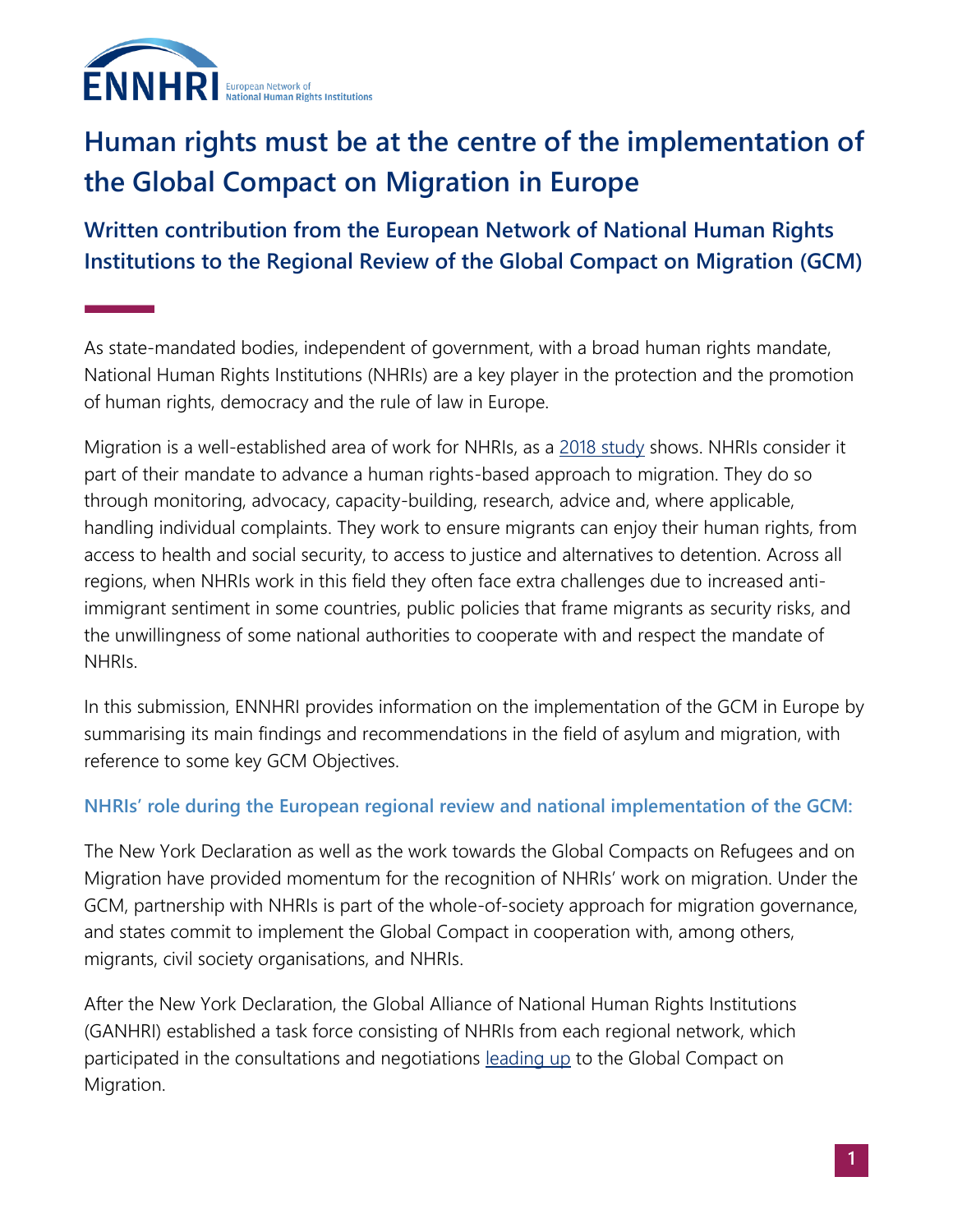

In March 2019, GANHRI adopted a [Statement](https://nhri.ohchr.org/EN/ICC/GeneralMeeting/2019/Pages/GANHRI%20Annual%20Conference.aspx) on "Ensuring human rights-based and genderresponsive implementation, follow-up and review of the Global Compact for Migration: The role of National Human Rights Institutions". NHRIs committed to continue working for the realisation of migrants' human rights through advocacy, capacity-building, research and advice. It is with this background in mind that ENNHRI, the European network of NHRIs, submits its input to the regional review of the GCM.

## **Scope of this written contribution:**

Through ENNHRI's Asylum and Migration Working Group, European NHRIs work together on a range of issues, such as monitoring, promoting and protecting human rights of migrants at the [borders,](http://ennhri.org/wp-content/uploads/2020/03/Protecting-human-rights-of-migrants-at-the-borders-Evidence-and-work-of-European-NHRIs-December-2019-1.pdf) calling for [alternatives to immigration detention](http://ennhri.org/news-and-blog/ennhri-comments-on-council-of-europes-draft-practical-guidance-on-alternatives-to-immigration-detention/), ensuring migrants' [access to economic](http://ennhri.org/news-and-blog/new-ennhri-report-showcases-good-practices-of-european-nhris-in-advancing-economic-and-social-rights-of-migrants/)  [and social rights,](http://ennhri.org/news-and-blog/new-ennhri-report-showcases-good-practices-of-european-nhris-in-advancing-economic-and-social-rights-of-migrants/) and [communicating](http://ennhri.org/news-and-blog/good-practices-and-strategies-for-nhris-communicating-about-asylum-and-migration/) about migration.

This contribution focuses on these three areas of work of ENNHRI which are related to the following GCM objectives:

- Objective 11: Manage borders in an integrated, secure and coordinated manner
- Objective 13: Use migration detention only as a measure of last resort and work towards alternatives
- Objective 15: Provide access to basic services for migrants.

## **GCM Implementation in Europe: NHRIs' perspective**

Most European NHRIs have increased their work in the area of migration, particularly since the rise in the number of arrivals of migrants in Europe during the so-called "refugee crisis" and subsequent actions from states, which led to several human rights concerns outlined below.

While their specific functions vary from country to country, NHRIs [responded](http://ennhri.org/wp-content/uploads/2020/03/Protecting-human-rights-of-migrants-at-the-borders-Evidence-and-work-of-European-NHRIs-December-2019-1.pdf) to these human rights issues by making use of their diverse tools to promote and protect the rights of migrants, which can include:

- Conducting investigations and official inquiries into human rights violations, including through monitoring crossing points at borders, places of detention, and reception centres;
- Supporting and cooperating with civil society organisations;
- Advising governments and parliaments on human rights and seeking to achieve humanrights compliant legislation, policy and practices affecting migrants' rights;
- Monitoring states' compliance with their human rights obligations and providing recommendations;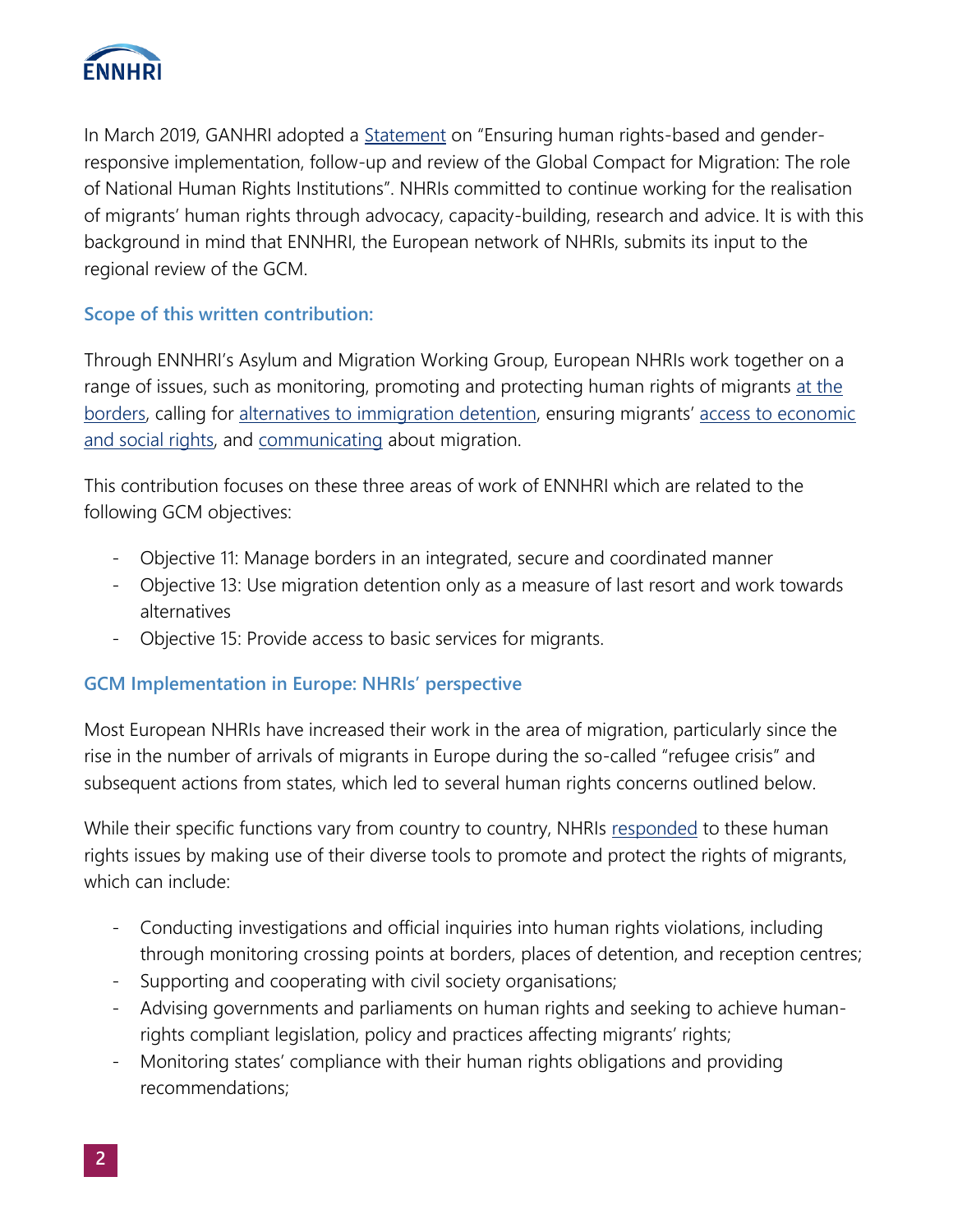

- Raising awareness about the rights of migrants and building solidarity among migrants and host communities;
- Reporting to and engaging with regional and international human rights systems;
- Providing training to national authorities, such as border authorities, on human rights;
- Providing assistance and information to migrants about their rights;
- Submitting third-party interventions before national and/or regional courts;
- Some NHRIs can receive individual complaints, including from migrants who believe they had their rights violated, and can issue formal conclusions and recommendations to national authorities;
- Some NHRIs can challenge the legality of a provision before Constitutional and/or lower courts, including of legislative provisions which may violate migrants' human rights.

NHRIs' broad human rights mandate and active work in the field of migration makes them informed actors about the level of protection of the human rights of migrants in a country. Therefore, at the national level, they are key actors in ensuring the implementation of the GCM through a human rights-based approach; at the regional level, through their regional networks and GANHRI, they also offer a comparative perspective and help identifying cross-border issues.

## **Key GCM Objectives:**

NHRIs have contributed to a growing body of evidence indicating the existence of widespread violations of migrants' human rights in Europe, in line with concerns raised by civil society organisations and regional and international bodies. They have documented substandard reception conditions, violence and pushbacks at borders, violation of the principle of nonrefoulement, the denial or undue obstacles to accessing asylum procedures, widespread use of immigration detention without consideration of alternatives, challenges for migrants' to enjoy their economic and social rights in practice, as well as threats or intimidation faced by independent monitors of human rights. These concerns [persist](http://ennhri.org/news-and-blog/nhris-issue-statement-on-the-situation-at-eu-external-borders-and-european-asylum-policy/) and, in many cases, are exacerbated by regional policy and legislation, including under the EU migration and asylum acquis, which have been insufficient in addressing the need for regional solidarity in the area of migration and placed a heavy burden on countries at both sides of the EU's external borders.

The following sections will provide a short overview of human rights challenges identified by NHRIs as well as recommendations from NHRIs and ENNHRI, in relation to some objectives of the GCM. This is a compilation of previous work, since the short timeframe did not allow for a comprehensive research or dedicated consultation with NHRIs on the GCM implementation.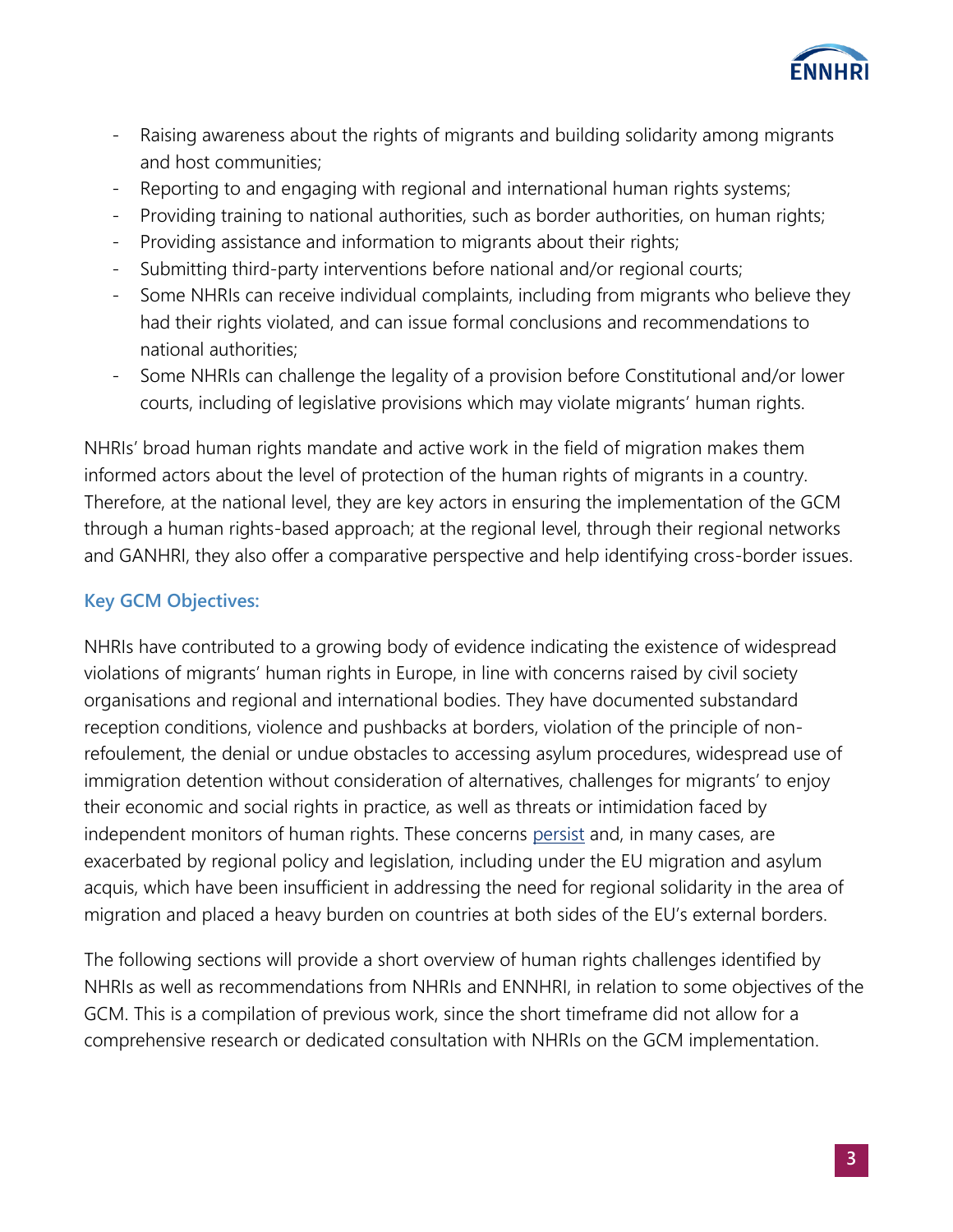

## Objective 11: Manage borders in an integrated, secure and coordinated manner

Through Objective 11 of the GCM, states have committed, inter alia, to implement border management policies that respect the rule of law, obligations under international law, and the human rights of all migrants, regardless of their migration status, and should ensure that legislation, policy and practices are non-discriminatory, gender-responsive and child-sensitive. In achieving this objective, States also agreed to cooperate with National Human Rights Institutions and other relevant stakeholders.

#### Persisting human rights violations at borders

Among the many human rights violations at the borders, NHRIs have repeatedly [highlighted](http://ennhri.org/wp-content/uploads/2020/03/Protecting-human-rights-of-migrants-at-the-borders-Evidence-and-work-of-European-NHRIs-December-2019-1.pdf) the mistreatment of migrants crossing or having just crossed the borders by law enforcement officials, particularly throughout the Balkans and Mediterranean border regions. In some border crossings, being subject to violence has become the norm, rather than the exception. NHRIs also confirmed the systematic occurrence of pushbacks, whereby migrants are intercepted and summarily sent back to the country they have just left by police or border guards without the opportunity to access appropriate procedures, such as applying for asylum, raising concerns about their return or other protection measures. Pushbacks occur on land and at sea and not just close to the borders; in some states, NHRIs and other actors have reported migrants being intercepted deep inside the country's territory and subsequently pushed back over the border.

European NHRIs have also documented repeated cases of violations of the principle of nonrefoulement, whereby national authorities intercepting migrants at the borders have not individually or sufficiently assessed the circumstances of a migrant's circumstances and have forcibly removed them to a different country, including to countries where they would likely face persecution. NHRIs' findings align with the [investigation](https://pace.coe.int/en/files/27728) carried out by the Parliamentary Assembly of the Council of Europe (PACE) and the indication that pushbacks are a systematic policy in some states, not just isolated incidents of bad practice. Pushbacks also often involve violence and intimidation by state agents, including the use of dog attacks, beatings and the theft and destruction of migrants' possessions. Moreover, pushbacks routinely involve groups of migrants, without an individual assessment prior to their removal, in violation of the protection against collective expulsions under international law, and in blatant disregard of the special circumstances of unaccompanied and separated children, families and other migrants that may find themselves in a particularly vulnerable situation.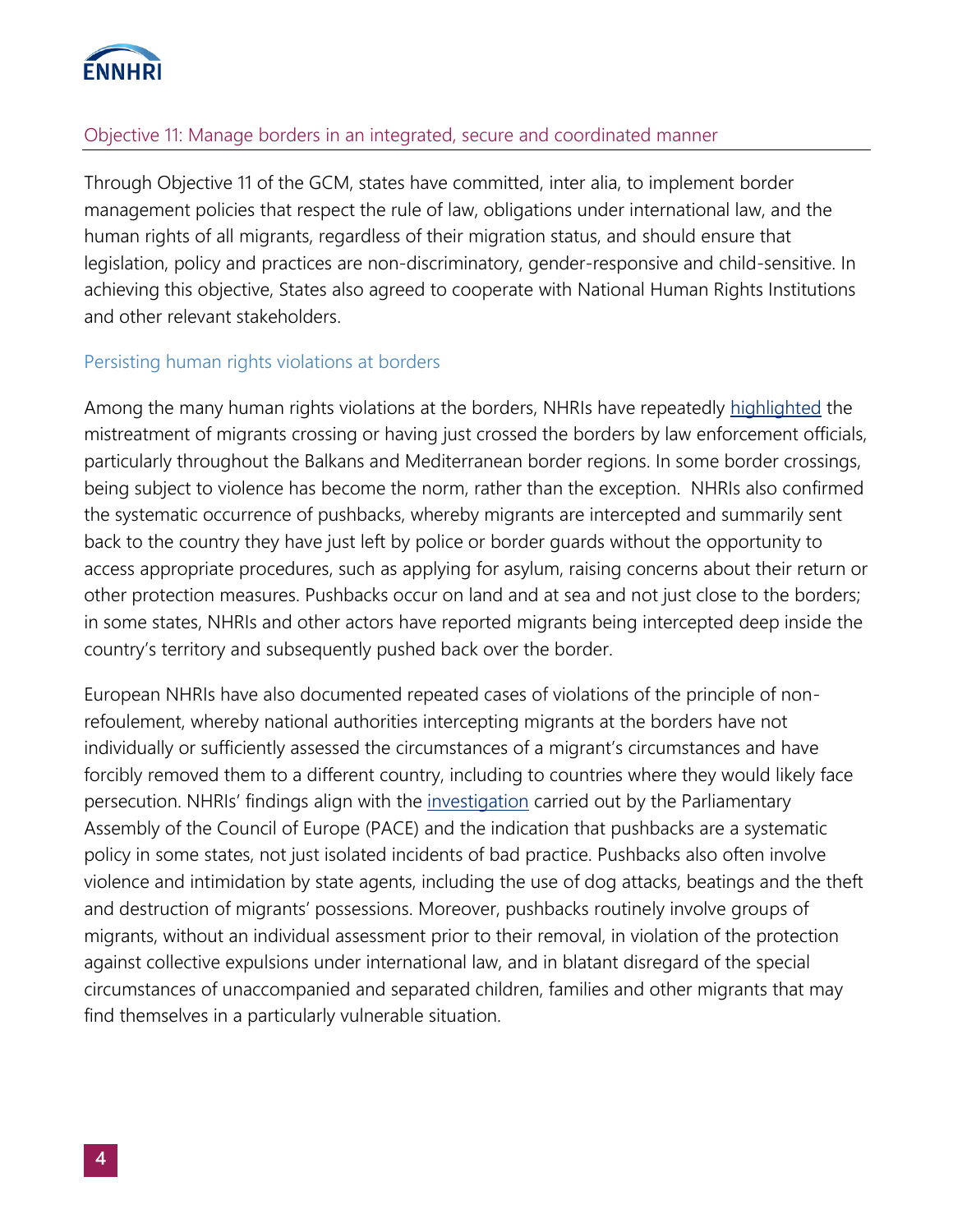

## Human rights monitoring at borders

In some European countries, NHRIs are [hampered](http://ennhri.org/wp-content/uploads/2020/03/Protecting-human-rights-of-migrants-at-the-borders-Evidence-and-work-of-European-NHRIs-December-2019-1.pdf) by state authorities when working on migration and borders issues, often in contravention of national legal provisions dictating NHRIs' mandate. This has included, for instance, lack of follow-up on NHRIs' recommendations, refusing access to official documents and data related to concerns about the violation of rights, and discrediting NHRIs' work. NHRIs have also raised concerns about the criminalisation and/or harassment of individuals or civil society organisations that work to protect migrants' rights, even of those providing humanitarian assistance at the borders. In addition, concerns regarding the access of NGOs to reception and detention facilities, the lack of sufficient or quality provision of legal advice and representation, the use of xenophobic rhetoric and smear campaigns against organisations providing assistance to migrants, among others, have impacted on human rights accountability systems in many countries.

The [creation of "new" systems](https://eur-lex.europa.eu/legal-content/EN/TXT/?qid=1601291190831&uri=COM:2020:612:FIN) to monitor human rights at Europe's borders is currently the subject of much discussion. However, while Europe needs more transparent, accountable and human rights-compliant governance at its borders, the answer is not to create new mechanisms, but to [strengthen existing ones.](http://ennhri.org/our-work/topics/asylum-and-migration/stronger-human-rights-monitoring-at-europes-borders-why-nhris-are-part-of-the-solution/) Also, while the European Border and Coast Guard (Frontex) will likely [reinforce](https://frontex.europa.eu/media-centre/news-release/new-frontex-regulation-comes-into-force-S0luwe) its human rights supervision staff and internal mechanism for addressing serious violations, many have questioned the transparency and accountability of these procedures. This makes the need for independent monitoring at borders ever more pressing.

NHRIs, along with other human rights defenders, [already provide independent oversight](http://ennhri.org/our-work/topics/asylum-and-migration/stronger-human-rights-monitoring-at-europes-borders-why-nhris-are-part-of-the-solution/) of what is happening at the borders, including through ad-hoc visits or collaboration with organisations with a permanent presence on the ground. They provide credible and comprehensive reporting on human rights violations and systemic problems, helping authorities make informed decisions about their border governance. Their [findings](http://ennhri.org/news-and-blog/new-paper-outlines-how-european-nhris-promote-and-protect-human-rights-of-migrants-at-borders/) also shed light on violations or systemic problems that need to be further investigated, addressed or prevented. As state-mandated bodies acting independently from government with expertise in human rights monitoring, NHRIs are wellplaced to conduct this work. Their prominent role in preventing pushbacks at borders has been [acknowledged](https://search.coe.int/cm/Pages/result_details.aspx?ObjectId=09000016809c57ec) by the Council of Europe Committee of Ministers, while the European Court of Human Rights often relies on their findings when assessing specific situations.

Example from NHRIs: The Greek NHRI (Greek National Commission for Human Rights) has conducted monitoring visits to examine the living conditions in hotspots and accommodation sites for migrants and refugees across Greece. Similarly, the Georgian NHRI (Public Defender of Georgia) has monitored all border check points in the country, including at the airport. The Armenian NHRI provided training in cooperation with the Armenian Red Cross and the Armenian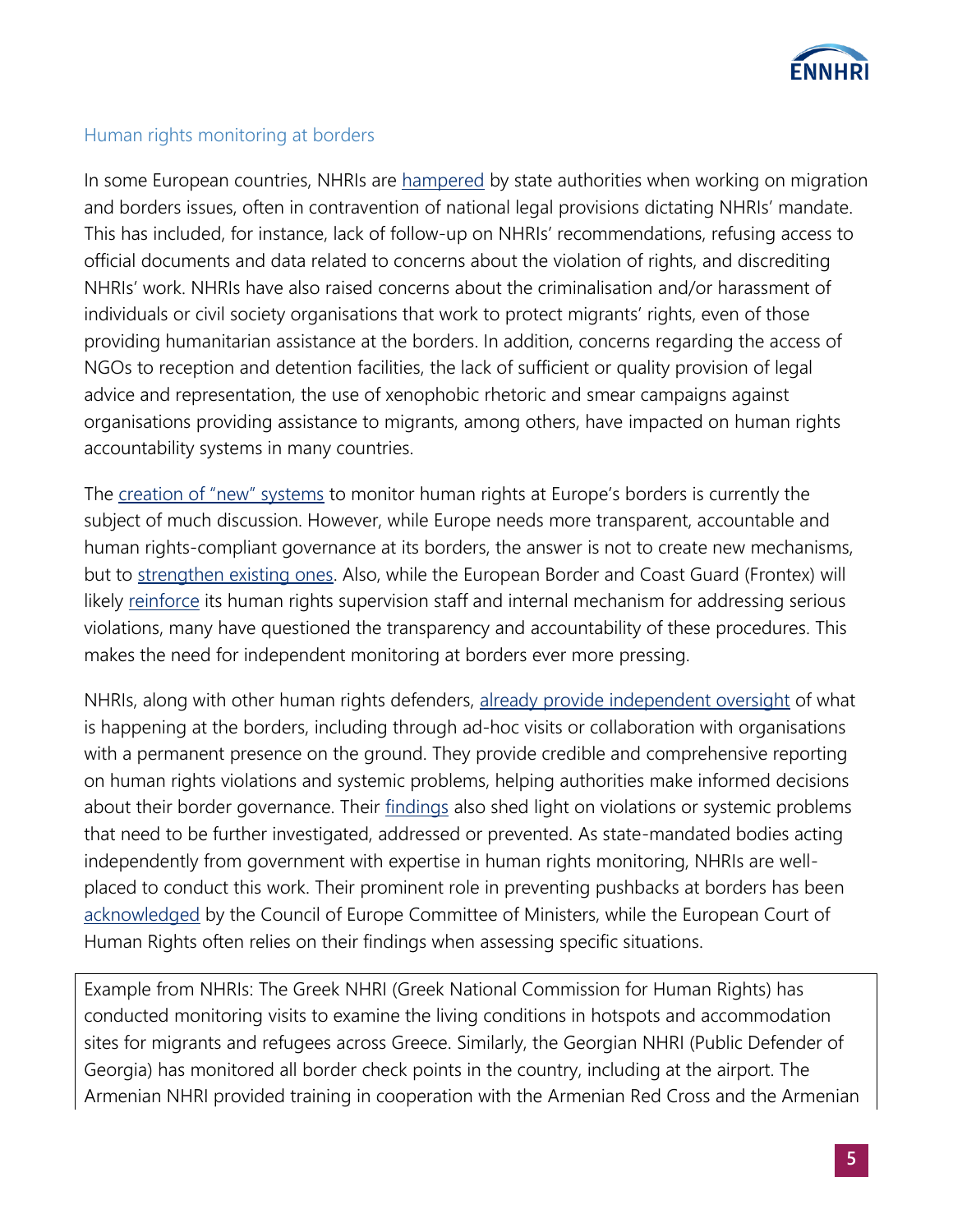

Office of the UNHCR on international and national legal standards concerning refugee and asylum applicants. The training was provided to border guards serving at several land bordercrossing points, as well as at two airports, where they have responsibility for the treatment of migrants. Similar trainings have been conducted by the NHRIs in Azerbaijan, Georgia, Serbia, Kosovo\* and Romania.

*Source: ENNHRI [report,](http://ennhri.org/wp-content/uploads/2020/03/Protecting-human-rights-of-migrants-at-the-borders-Evidence-and-work-of-European-NHRIs-December-2019-1.pdf) Protecting human rights of migrants at the borders: Evidence and work of European National Human Rights Institutions.*

## EU asylum policies and the borders of Europe

The Commission has [proposed](https://ec.europa.eu/info/strategy/priorities-2019-2024/promoting-our-european-way-life/new-pact-migration-and-asylum_en) a new set of asylum and migration policy and legislative instruments in September 2020. It includes proposals for faster asylum determination procedures at the borders, including through a pre-entry screening phase, widespread use of border procedures, resort to immigration detention and a stronger focus on speedy returns.

Countries in and outside the EU are affected by EU asylum policies, especially those on both sides of the EU's external borders. As raised in a [joint report](http://ennhri.org/news-and-blog/nhris-issue-statement-on-the-situation-at-eu-external-borders-and-european-asylum-policy/) by the NHRIs in Germany, Greece, Croatia and Bosnia and Herzegovina, the so-called increasing externalisation of the European migration policy has profound impacts on human rights protection. Some of the findings of that report are:

- The Greek NHRI reports an unsustainable situation in inadequate reception centres on the Greek islands, exacerbated by delays in family reunification and shortage of qualified staff. Access to basic services ranges from limited to non-existent, especially regarding housing, healthcare, psychosocial support, legal aid, interpreting and children's access to education.
- The Croatian NHRI has received reports of police violence against migrants and denial of access to asylum procedures, including through summary expulsion. The NHRI reports having been denied access to data concerning the treatment of irregular migrants by the Croatian Ministry of Interior.
- The Bosnian and Herzegovinian NHRI reports substandard facilities for asylum seekers who are stuck at the border with Croatia or returned from there. These facilities are often provided by public authorities who also lack clear operational procedures and qualified staff. About 20% of migrants are children, 11% of which are unaccompanied minors.

## Recommendations from NHRIs

In view of the worrying human rights situation mentioned above, NHRIs have submitted the following recommendations to national and regional actors: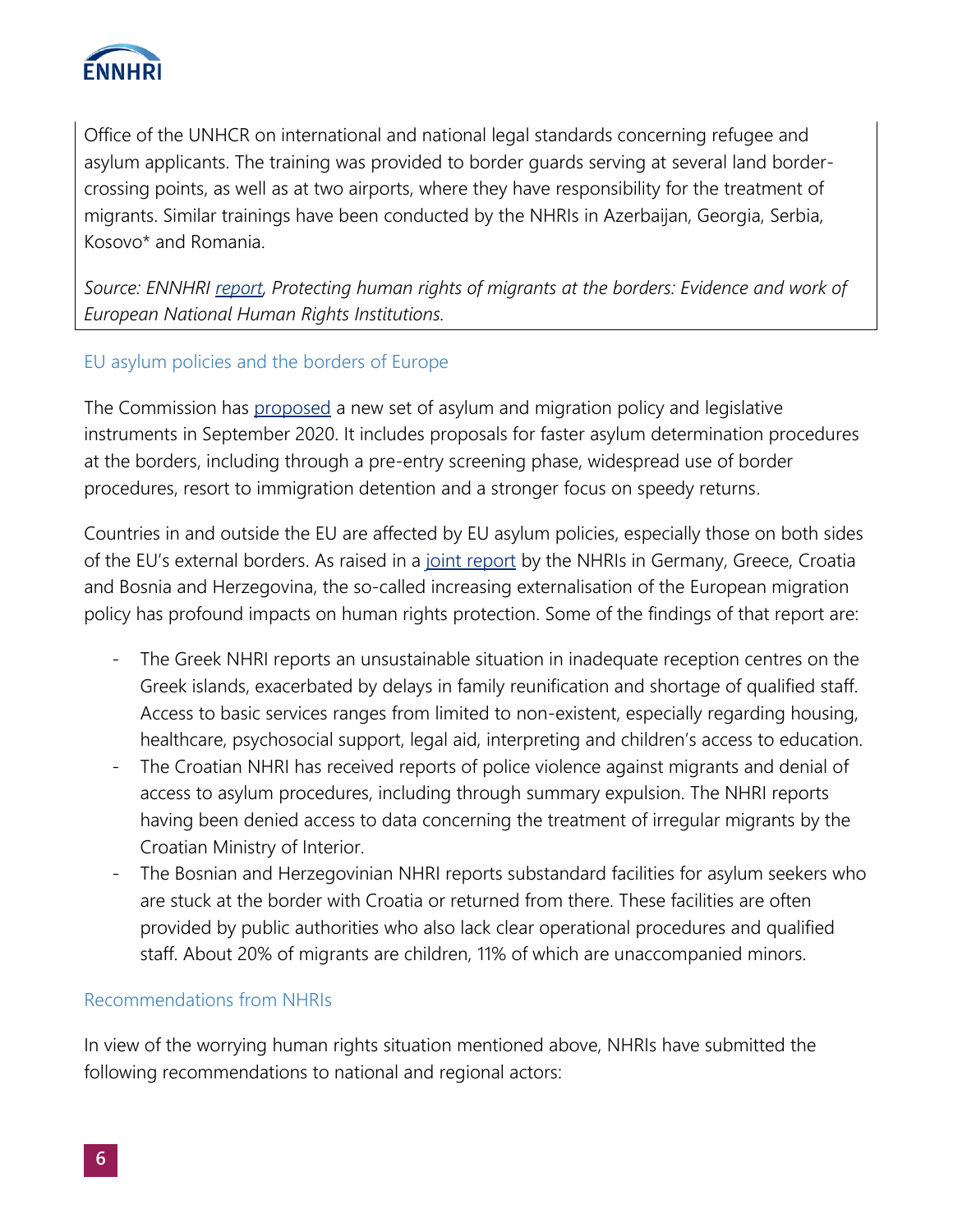

- Access to individual and fair asylum procedures is non-negotiable. Neither security reasons nor the call for a more effective migration control system justify violence, pushbacks or collective expulsion, and the violation of the principle of non-refoulement.
- Reception conditions, including at borders, must comply with international human rights standards. In addition, the conditions must meet the special needs of families and groups that may be in a vulnerable situation, such as children, single women, traumatised persons or people with disabilities.
- Human rights [must remain in force](http://ennhri.org/statement-on-covid-19/) in a time of crisis. Confronted with health emergencies like the COVID-19 pandemic, the rights of migrants cannot be left behind. Overcrowded camps with severely low hygiene standards and limited or non-existent access to health services expose migrants to a high risk of infection and serious diseases.
- Reception centres should be open, and deprivation of liberty must remain a measure of the very last resort. Refraining from this principle must be subject to a strict necessity, legality, and proportionality test in every single case.
- Transparent and independent monitoring at the borders, including by NHRIs, is an essential aspect to ensure human rights monitoring and accountability at the borders. States must reinforce the work of human rights monitors at borders, including by ensuring they are adequately resourced. National authorities must respect their mandate so they can carry out their work effectively, including by granting them access to data, in accordance with domestic and international law. The EU should do all within its powers to support NHRIs and other monitors at borders.
- The EU and its Member States must find a solution for a fair sharing within the EU regarding the distribution of asylum seekers, preventing unsustainable situation at the EU's external borders in detriment of human rights.
- The EU and its Member States should not resort to an increased focus on border procedures, expedited asylum procedures without sufficient guarantees with respect for the right to asylum and access to justice, and deprivation of liberty at borders.

## Objective 13: Use migration detention only as a measure of last resort and work towards alternatives

Under Objective 13, states commit to ensure that detention in the context of migration is based on human rights and the rule of law, is as short as possible and is used only as a measure of last resort, thus calling for non-custodial alternatives to be explored first. States also agreed to rely on existing human rights mechanisms to improve independent monitoring of migrant detention.

When it comes to immigration detention, several European NHRIs [identify](http://ennhri.org/wp-content/uploads/2020/03/Protecting-human-rights-of-migrants-at-the-borders-Evidence-and-work-of-European-NHRIs-December-2019-1.pdf) that formally detaining migrants or depriving them of their liberty through other means have become the rule rather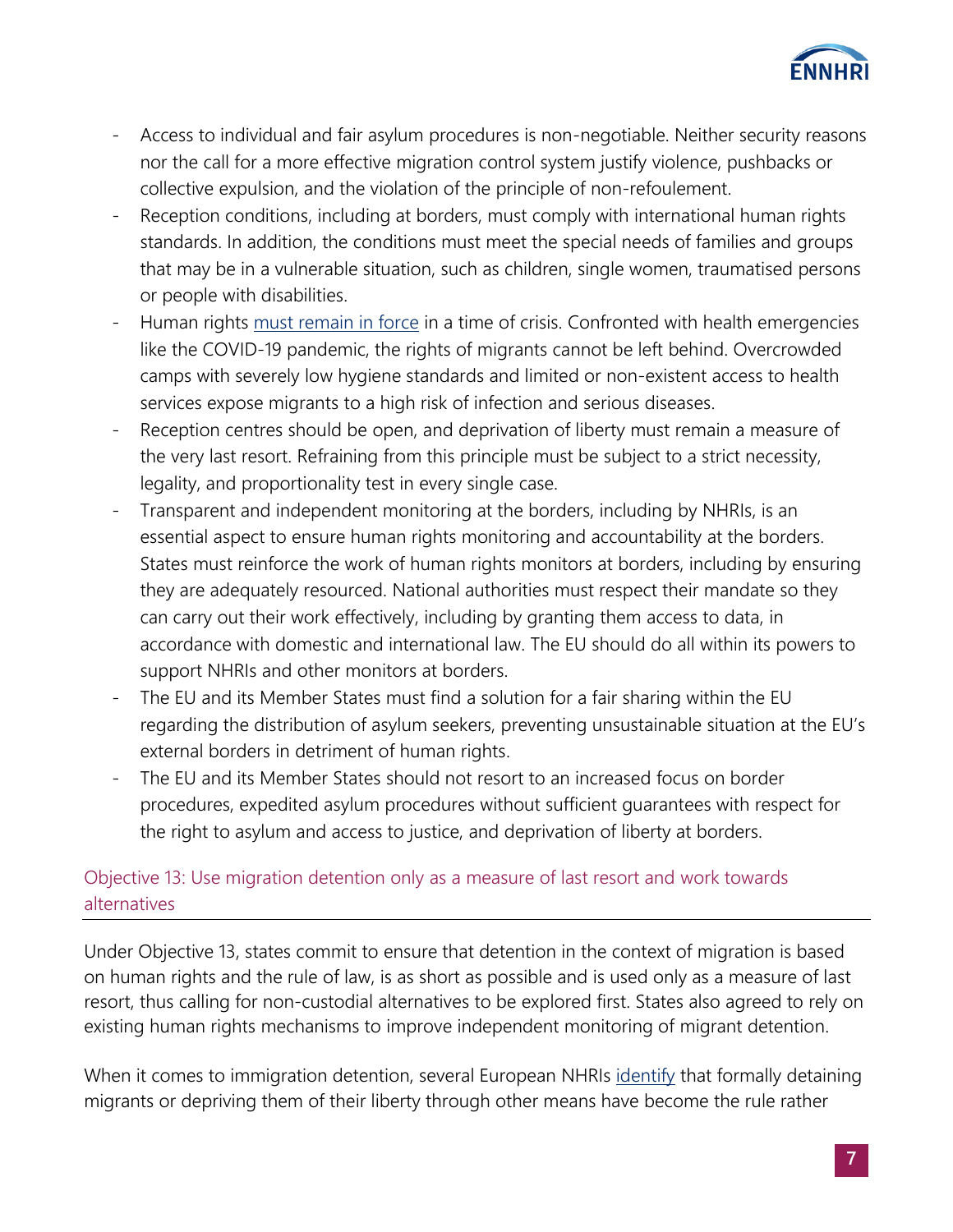

than the exception, particularly at the borders. Migrants are routinely deprived of their liberty at the borders without prior consideration of alternatives, individual assessments, identification of vulnerabilities or consideration of the facilities in which they would be placed.

A main human rights concern for NHRIs has been the detention of migrant children, either unaccompanied or with their families, in places such as closed centres at the airports, border facilities, police stations and transit zones. The practice of detaining children on immigration grounds is in violation of international law, as reiterated by different UN bodies. Individually and through ENNHRI, European NHRIs have repeatedly spoken against the detention of migrant children.

Moreover, many places where migrants are detained along Europe's borders are overcrowded, isolated and below the minimal standards, in violation of the rights of those detained. There are also extensive reports about the lack of individual assessment of the circumstances of particularly vulnerable migrants, such as children and those requiring medical assistance, prior to their detention. In line with NHRIs' findings, some countries have been condemned by the United Nations (UN), the European Court of Human Rights (ECtHR) and other monitoring bodies for conditions in places of detention that amount to inhuman or degrading treatment.

Example from NHRIs: The NHRIs in Croatia, Serbia and Slovenia conducted monitoring visits to police stations to examine the situations of migrants detained there. The Armenian NHRI, which also has the NPM mandate, also regularly monitors places of deprivation of liberty. The Montenegrin NHRI carried out a broad analysis of the treatment of migrants in Montenegro, through its NPM mandate, and recently compiled a report with recommendations to the relevant national authorities. The Portuguese NHRI issued recommendations against immigration detention of children at the airport in Portugal. The Polish NHRI used its NPM mandate to examine the document on "Border Guard Procedures for Dealing with Migrants Requiring Special Treatment" and made recommendations to the Chief Commander of the Border Guard. The NHRI was concerned that procedures could negatively impact on the effective mechanisms to identify victims of torture or other forms of violence.

*Source: ENNHRI [report,](http://ennhri.org/wp-content/uploads/2020/03/Protecting-human-rights-of-migrants-at-the-borders-Evidence-and-work-of-European-NHRIs-December-2019-1.pdf) Protecting human rights of migrants at the borders: Evidence and work of European National Human Rights Institutions.*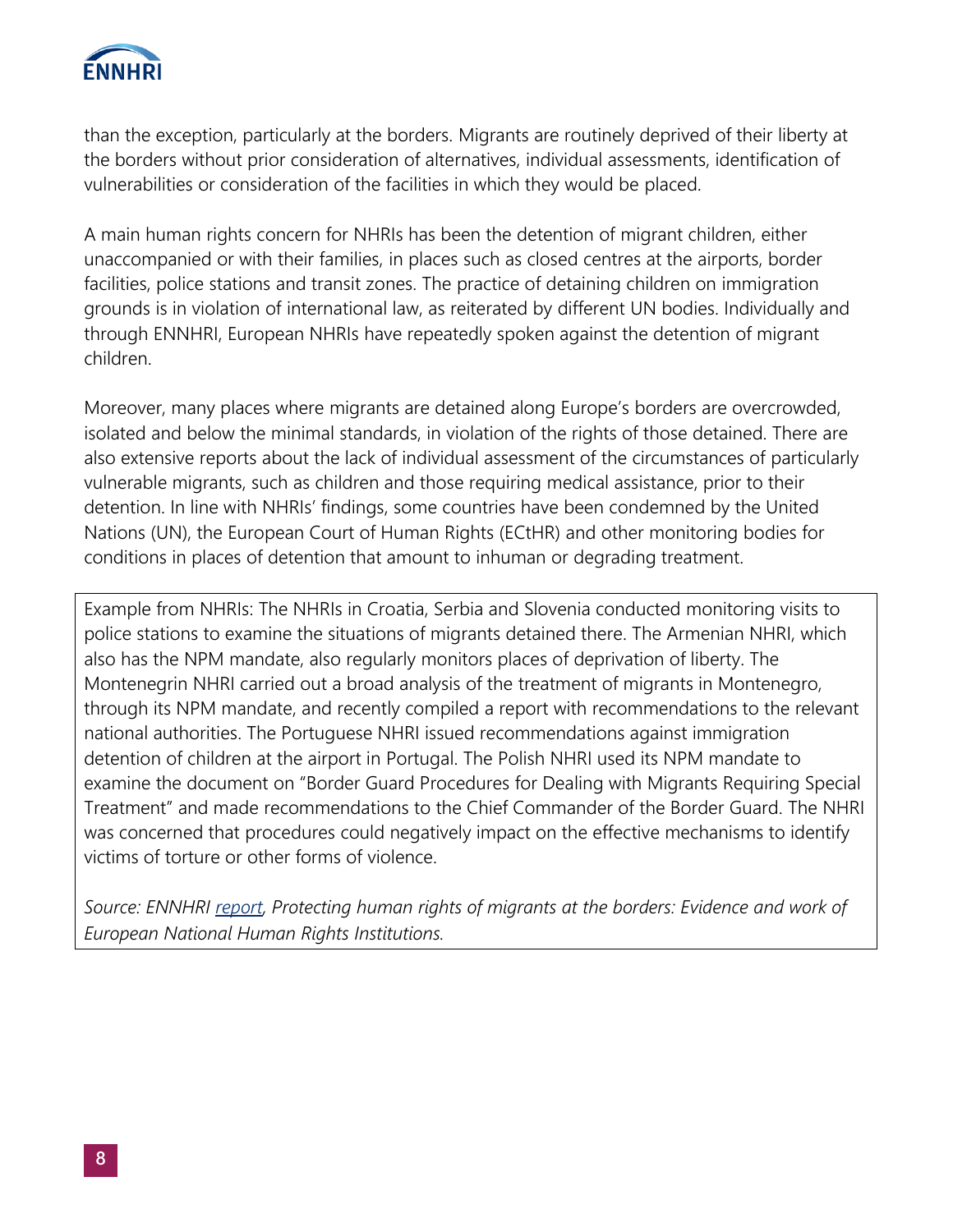

## Recommendations from NHRIs

- States [must respect](http://ennhri.org/wp-content/uploads/2019/10/ennhri_comments_on_guidance_on_alternatives_to_detention_06032019.pdf) regional and international human rights law and standards in relation to immigration detention. Any detention must be applied in accordance with established principles such as legitimacy, necessity and proportionality, and must subject to judicial oversight.
- Detention should be used only as a last resort. In particular, detention should not be used as a deterrent measure due to a "risk of absconding". Detention of asylum seekers and migrants often creates perceptions of criminality which increases their vulnerability.
- Children should never be detained due to their vulnerability. States must pay attention to the needs and specific circumstances of individual and groups that may be in a vulnerable situation, such as women, children or stateless persons.
- Deprivation of liberty through other means than detention cannot be seen as "alternatives to detention".
- "Electronic monitoring" should not be considered an alternative to detention, since this might constitute a violation of migrants' right to privacy under international law, particularly where legal safeguards are unclear or insufficient.
- States should collect and share data on alternatives to immigration detention to improve evaluation of the results of alternative detention and to improve accountability.
- Migrants should have access to free, quality legal aid in cases where free legal assistance and representation is necessary to ensure migrants' enjoyment of their right to an effective remedy, including during the detention and deportation process.
- NHRIs are relevant actors for monitoring and evaluating the effectiveness of alternatives to immigration detention. We call on European States to duly consider the involvement and expertise of NHRIs when establishing, revising or evaluating policies or legislation related to alternatives to immigration detention.

## Objective 15: Provide access to basic services for migrants

Through Objective 15, states have committed to ensure that all migrants, regardless of their migration status, can exercise their human rights through safe access to basic services. States must also strengthen migrant-inclusive service delivery systems, and any differentiation between nationals and migrants must be based on law, be proportionate and pursue a legitimate aim, in accordance with international human rights law.

European NHRIs have identified widespread challenges for migrants and asylum applicants in accessing basic services, affecting the enjoyment of their human rights, including economic and social rights: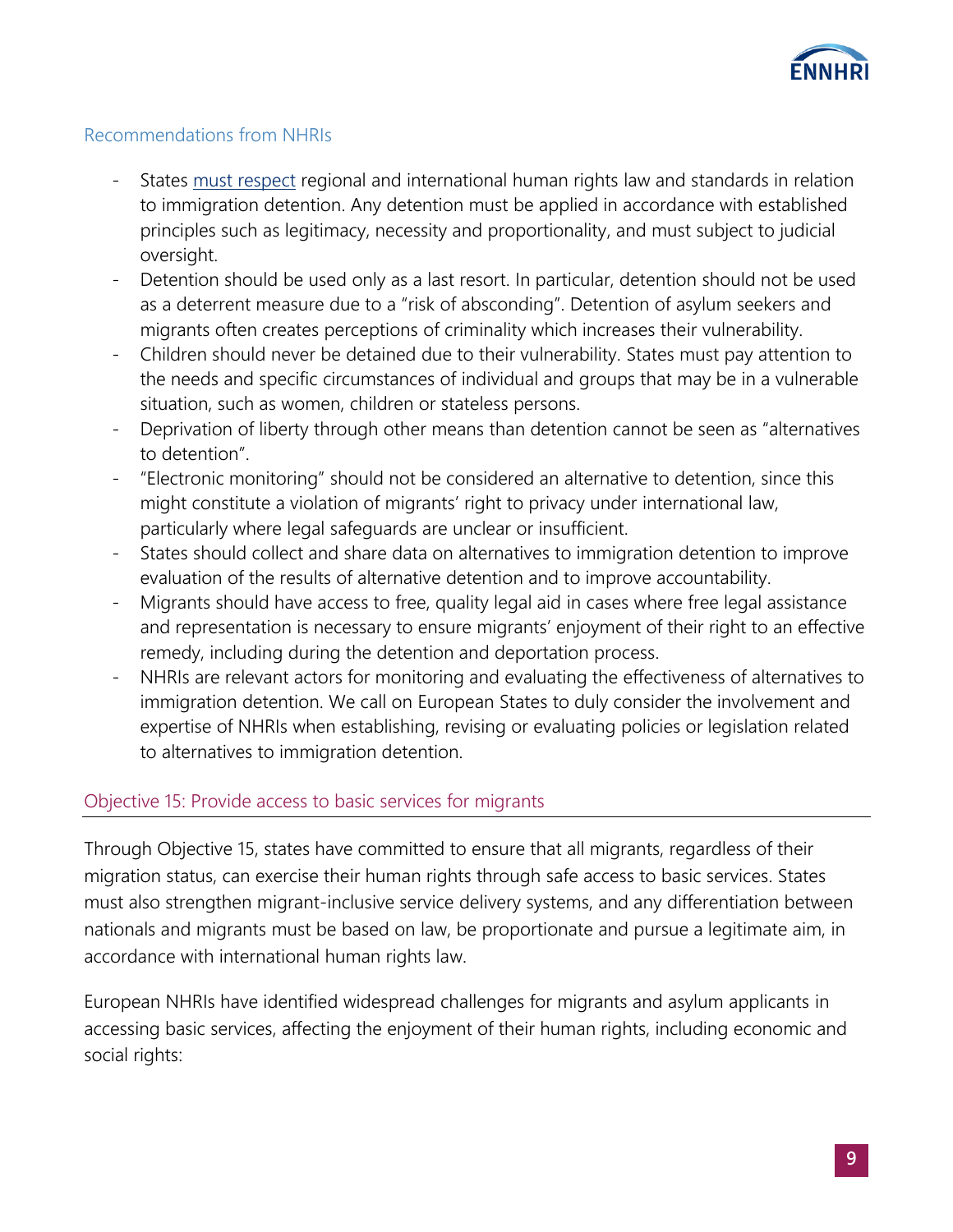

## Reception conditions:

Most NHRIs surveyed for an ENNHRI's [report](http://ennhri.org/wp-content/uploads/2019/11/Migrants%E2%80%99-access-to-economic-and-social-rights-Good-Practices-and-challenges-of-NHRIs.pdf) indicate that lack of adequate reception conditions is a major challenge faced by asylum applicants in their countries, despite states' obligation to ensure asylum applicants have an adequate standard of living, such as by ensuring access to housing, food, clothing, health care and education for children. Most NHRIs reported that the reception conditions for migrants in their country were below the standards set under national and/or international law or were of variable quality. Major concerns included reception centres that were old, unhygienic and overcrowded, often lacking in adequate sanitation, leading to mental and physical health issues amongst migrants. Moreover, some centres are isolated, without regular transportation to the city centre, which is considered a barrier to migrants' inclusion in society.

Example from NHRIs: Thousands of refugees and migrants, including unaccompanied children, lived in extremely precarious conditions in the "Calais Jungle" between 2015-2016. They settled in dangerous and unhealthy makeshift shelters, in total destitution. The dismantling of the "jungle" in 2016 further aggravated many of their situations. After several field visits and public statements on the issue, the French NHRI [submitted](https://www.cncdh.fr/sites/default/files/ti_de_la_cncdh_affaire_kahn_c._france.pdf) a third party intervention to the European Court of Human Rights (ECtHR) on the vulnerability of unaccompanied foreign children in Calais, highlighting France's failure to protect them in this context. The intervention further aimed at impacting the national policy regarding treatment of migrants. The ECtHR ruled in the Khan v. [France](http://hudoc.echr.coe.int/eng?i=001-191587) that France had failed to protect an unaccompanied child, living in the settlements between 2015-2016 without any care from the authorities. The Court considered this failure to constitute a breach of Article 3 of the ECHR and referred to a 2015 [opinion](https://www.cncdh.fr/fr/actualite/avis-sur-la-situation-des-migrants-calais-et-dans-le-calaisis) of the French NHRI to support its argumentation.

*Source: ENNHRI [report,](http://ennhri.org/wp-content/uploads/2019/11/Migrants%E2%80%99-access-to-economic-and-social-rights-Good-Practices-and-challenges-of-NHRIs.pdf) Migrants' access to economic and social rights – Good practices and challenges of National Human Rights Institutions.*

## Right to adequate housing

In the same report, several NHRIs reported working on the right to adequate housing for migrants. Again, a migrant's status often affects whether they are entitled to housing beyond basic reception conditions, due to issues such as discriminatory practices, disproportionate administrative burdens when accessing the rental market and forced evictions.

Example from NHRIs: The NHRI in Norway reported that migrants face problems due to discriminatory practices in the rental market. The NHRI raised its concerns at the international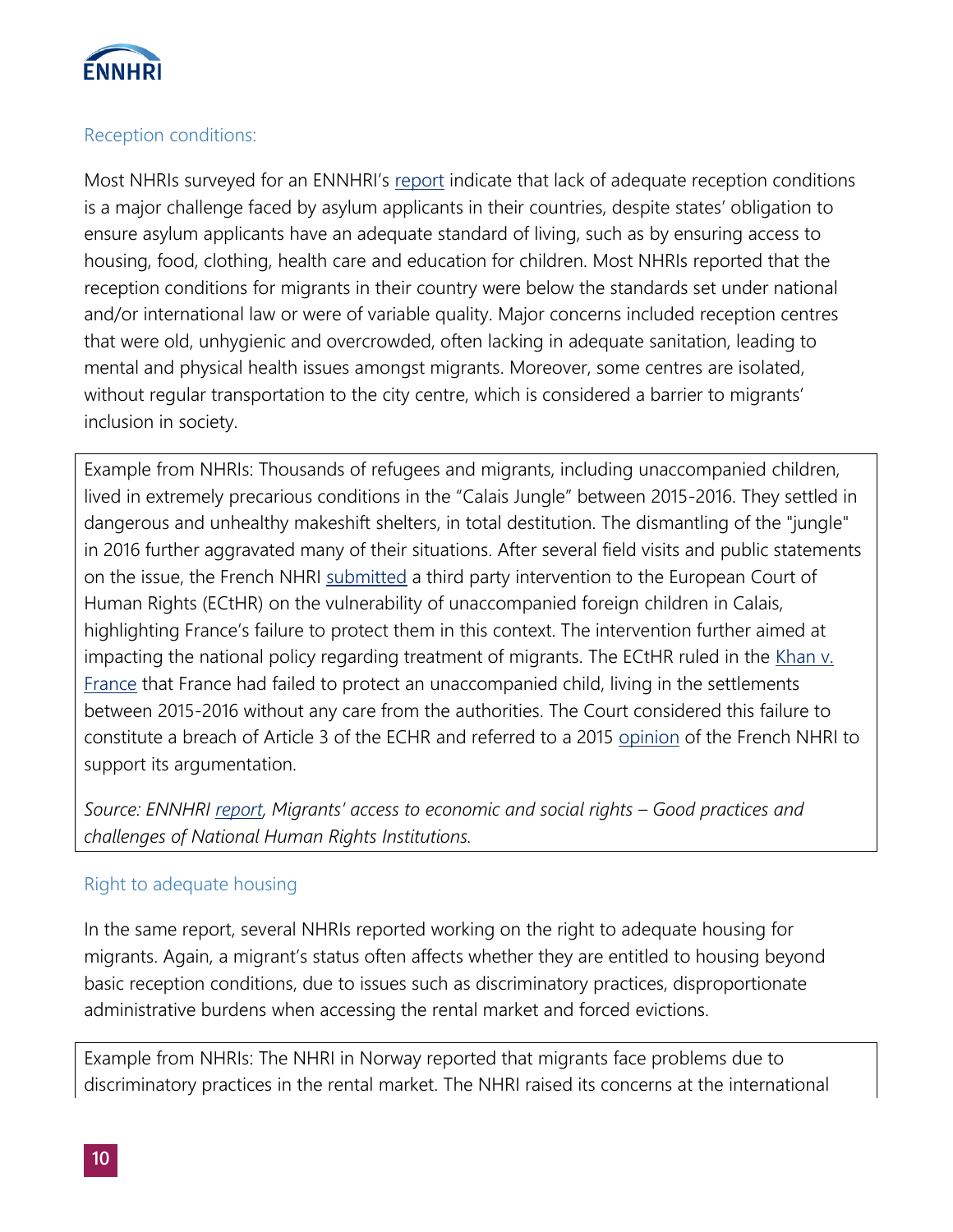

level by producing a supplementary report to the UN Human Rights Committee, calling attention to discrimination in the housing and labour markets against people with an immigrant background. The NHRI made recommendations on how the government could improve the situation and repeated these concerns and recommendations in reports to the UN Committee on the Elimination of Racial Discrimination (CERD) and during the Universal Periodic Review of Norway.

*Source: ENNHRI [report](http://ennhri.org/wp-content/uploads/2019/11/Migrants%E2%80%99-access-to-economic-and-social-rights-Good-Practices-and-challenges-of-NHRIs.pdf), Migrants' access to economic and social rights – Good practices and challenges of National Human Rights Institutions.*

## Right to health

Challenges regarding migrants' access to healthcare has also been identified by many European NHRIs. These range from legal provisions impeding access to healthcare depending on a person's migration status to lack of information and lack of trained personnel. Across Europe, NHRIs noted a dependence on non-state actors, such as NGOs, to provide basic healthcare services to migrants, especially to undocumented migrants.

## Example from NHRIs:

In Great Britain, the NHRI found that the rules governing eligibility to state healthcare are inconsistently and incorrectly applied by healthcare providers, resulting in refugees and asylum applicants being wrongly refused access to healthcare. Moreover, several policy and legal changes over the last 10 years have affected migrants' access to healthcare in Great Britain. By 2015, both the Welsh and Scottish Governments had introduced regulations to allow free access to healthcare to refused asylum applicants. There are no similar policies in England, and there continues to be confusion and misinformation among migrants about their eligibility for free healthcare. The NHRI made recommendations to the government on the need to provide guidance and training for health service staff to avoid illegal charging for services in England and the need to provide information for asylum applicants on their rights to access healthcare.

The French NHRI has called on the French government to fulfil its obligations with regards to access to health, recalling that civil society is not intended to replace the state health system. This is of particular importance given that human rights defenders across Europe are facing increasing pressure when carrying out their work, particularly on migration, such as reduced funding and the increasing use of legal action to criminalise humanitarian assistance to migrants.

*Source: ENNHRI [report](http://ennhri.org/wp-content/uploads/2019/11/Migrants%E2%80%99-access-to-economic-and-social-rights-Good-Practices-and-challenges-of-NHRIs.pdf), Migrants' access to economic and social rights – Good practices and challenges of National Human Rights Institutions.*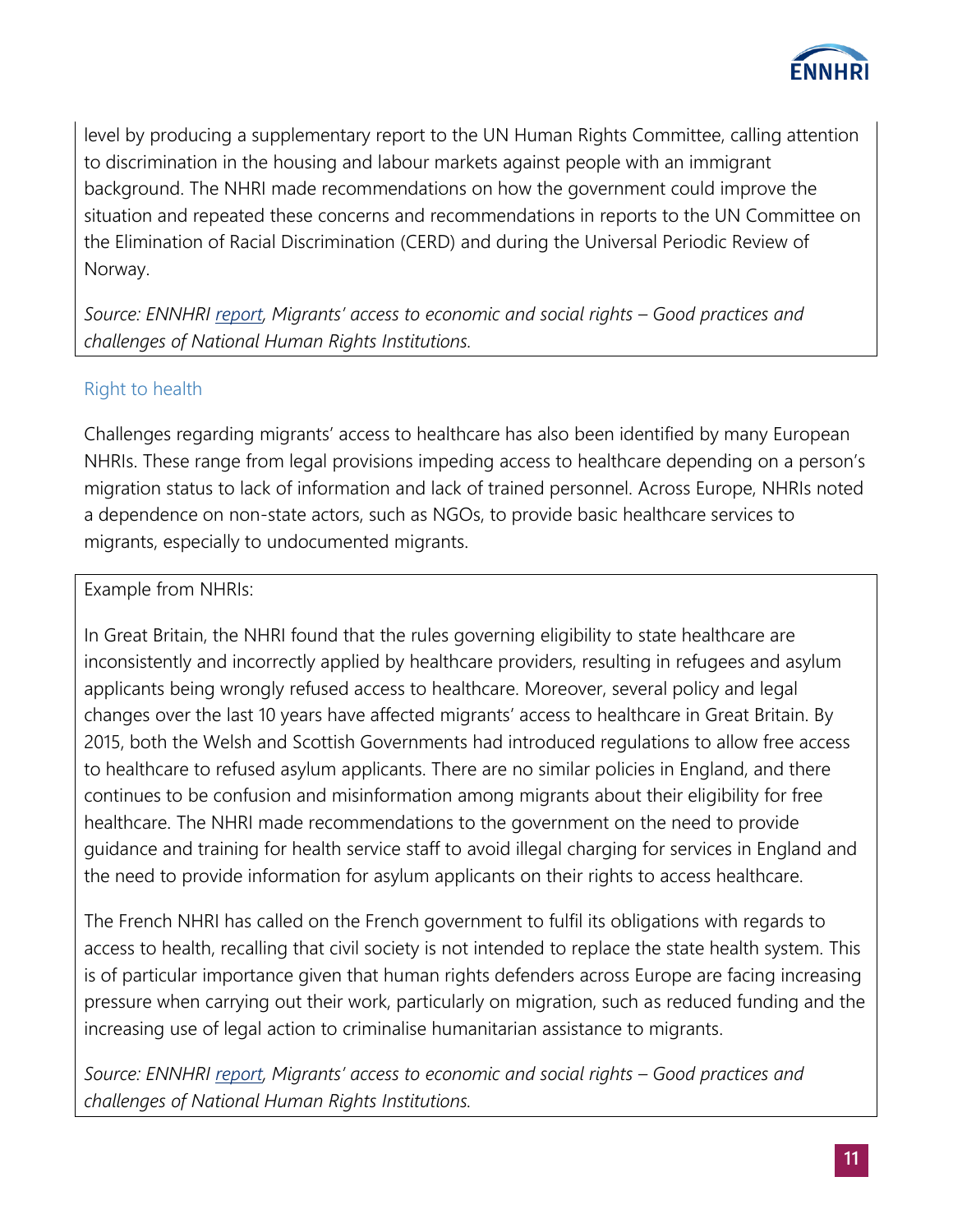

#### Access to the labour market

Migrants' possibility to access the labour market is key for their inclusion in the host society and their ability to care for themselves and their families, thereby helping to ensure they can live with dignity. Migration status has a big impact on migrants' access to the labour market. While States retain considerable discretion to regulate on access to the labour market for third country nationals, in the case of asylum applicants and refugees, for instance, the right to work, under specific conditions, is foreseen in national, EU and international law.

However, many NHRIs report that migrants are unable to access the labour market due to overly complicated or costly processes for obtaining work permits, discrimination, or other barriers. Furthermore, migrants, especially those who are undocumented, often face a heightened risk of exploitation in the labour market due to their precarious legal situation. Issues with discrimination, a lack of accessible information, and poor or non-existent integration policies are also major challenges for migrants seeking to work.

#### Example from NHRIs:

The Dutch NHRI highlighted that migrants face higher risks of exploitation in the workplace, citing a recent report of the EU Agency for Fundamental Rights (FRA), which confirms that migrants in the Netherlands face exploitation, either when they come as workers, or when they are asylum seekers. The NHRI furthermore states that irregularly staying migrants are particularly vulnerable to exploitation, as they are not only dependent on their employers for their earnings but are discouraged from complaining about their circumstances due to the fear of being deported if they contact the national authorities.

In Georgia, the NHRI reported that asylum applicants and persons granted international protection have the right to access employment, as well as education and healthcare. However, the language barrier and a lack of accessible information on available integration programmes is a major obstacle to the enjoyment of these rights.

*Source: ENNHRI [report](http://ennhri.org/wp-content/uploads/2019/11/Migrants%E2%80%99-access-to-economic-and-social-rights-Good-Practices-and-challenges-of-NHRIs.pdf), Migrants' access to economic and social rights – Good practices and challenges of National Human Rights Institutions.*

## Right to education

Several NHRIs reported challenges regarding migrants' access to education. These range from lack of training of teachers to discriminatory attitudes and lack of coordination between authorities.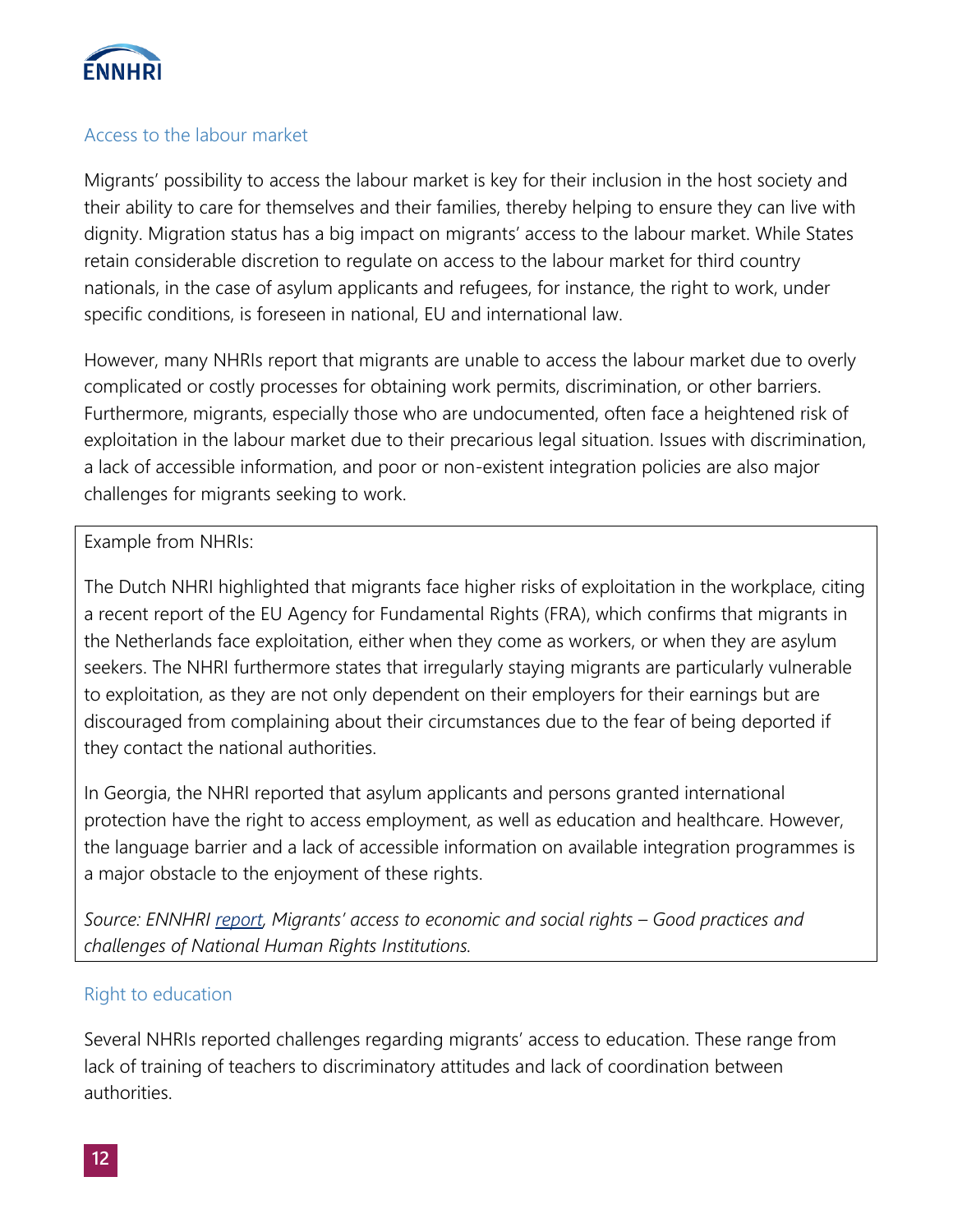

Example from NHRIs:

During regular visits to Roma settlements, the Serbian NHRI found that many children who had returned from other countries were not included in the educational system of Serbia. They often did not speak Serbian and their parents needed support with documentation. In Serbia, the NHRI has worked proactively on promoting the inclusion of migrant children in the national educational system, including those who cannot speak Serbian. In 2012, the NHRI recommended that the Ministry of Education should increase the number of teaching assistants, whose job it is to help with the inclusion of children from socioeconomically and educationally deprived backgrounds into education. There are now 175 such teaching assistants in the whole country, all of whom can speak the Romani language.

In Estonia, the Chancellor of Justice explains that access to education is guaranteed to migrants in the same way as it is to citizens. Moreover, it reports that the preparedness of the educational system to teach migrant children has improved considerably in recent years. However, some issues remain, such as some migrant children not being allocated a school place due to administrative issues.

*Source: ENNHRI [report](http://ennhri.org/wp-content/uploads/2019/11/Migrants%E2%80%99-access-to-economic-and-social-rights-Good-Practices-and-challenges-of-NHRIs.pdf), Migrants' access to economic and social rights – Good practices and challenges of National Human Rights Institutions.*

## Right to social security

Migrants who are legally staying in European countries may be entitled to receive social security, while irregularly staying migrants are often in a more precarious position. Nonetheless, obstacles, such as complex administrative procedures or language restrictions, make it harder for migrants to receive social security.

## Example from NHRIs:

In Luxembourg, the NHRI has called for the urgent establishment of a universal social security coverage for all persons to protect them against poverty, including residents who have lost their social rights and irregular migrants. In its 2018 report, the NHRI issued numerous recommendations regarding social benefits provided for refugees after it found that the amounts were insufficient to protect them from poverty. Moreover, in Luxembourg there is a system of vouchers for private and public services issued by social workers for some immediate needs of asylum applicants. The NHRI criticised this system, as it found that the distribution of the vouchers is ad hoc, varying between different social offices, and does not contribute to migrants' inclusion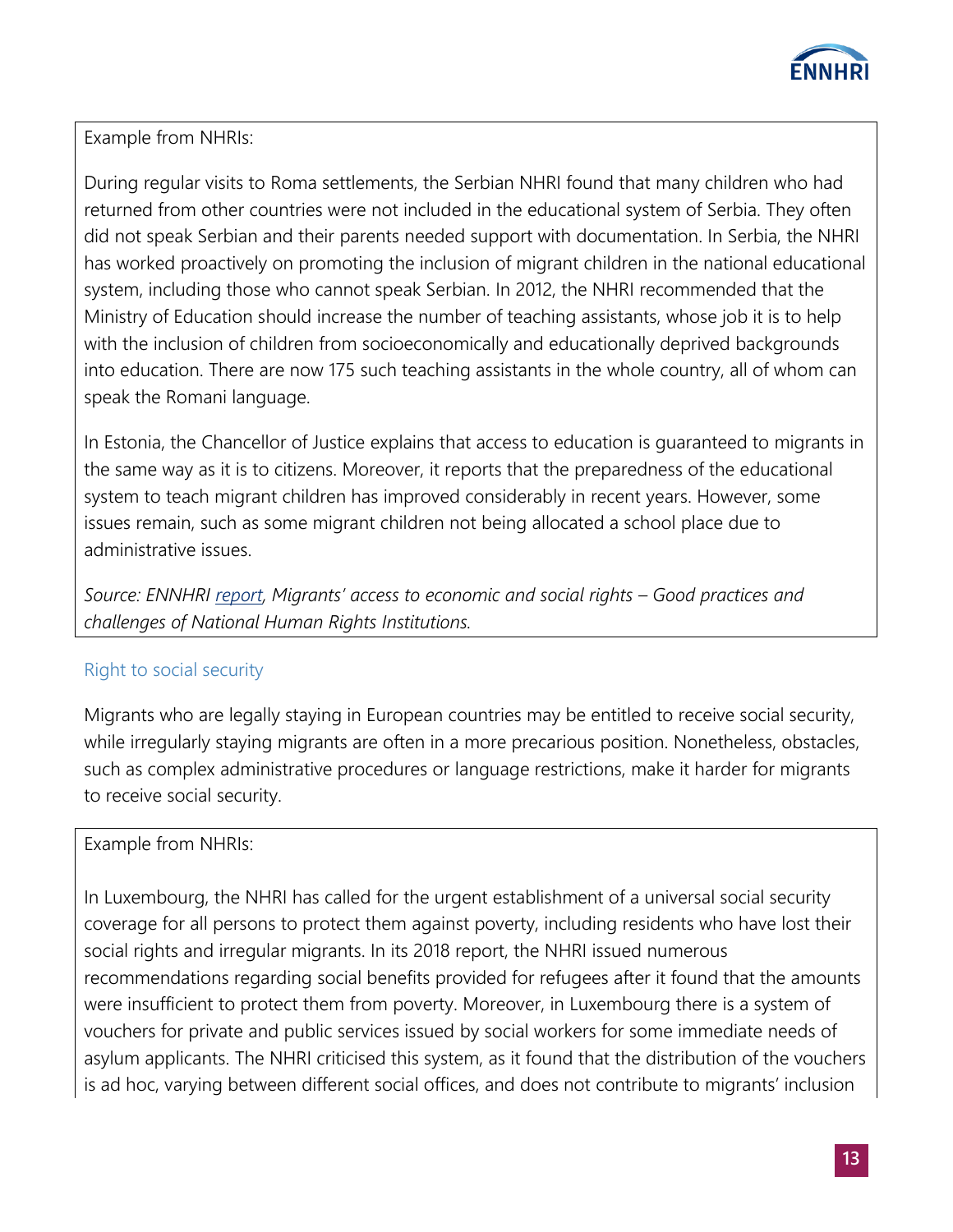

or autonomy. Instead, the NHRI recommended introducing a system in which asylum applicants would have their own sufficient resources.

*Source: ENNHRI [report](http://ennhri.org/wp-content/uploads/2019/11/Migrants%E2%80%99-access-to-economic-and-social-rights-Good-Practices-and-challenges-of-NHRIs.pdf), Migrants' access to economic and social rights – Good practices and challenges of National Human Rights Institutions.*

## Recommendations

- Regardless of their migration status, States must comply with their obligations under international human rights law to protect the dignity and rights of persons within their territory and subject to their jurisdiction, including protecting against extreme poverty and destitution, without discrimination.
- States must fulfil all important aspects of a human rights-based reception system, ensuring access to education, the labour market and social participation, as well as privacy and psychological and legal support, in accordance with relevant standards.
- People who may be in a particularly vulnerable position, such as unaccompanied children, older persons, pregnant women, and persons with disabilities, should be provided with reception conditions and access to basic service suited to their needs.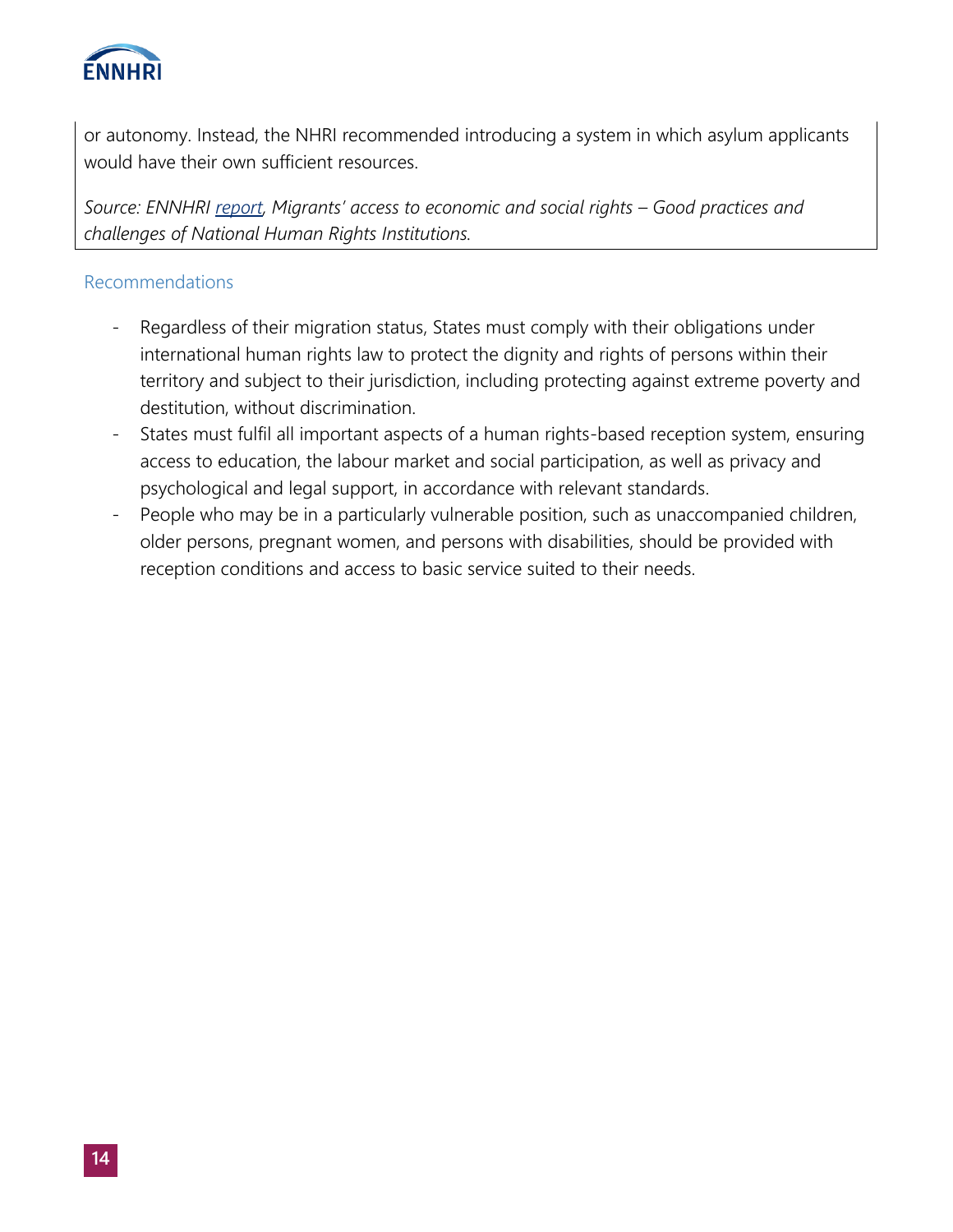

# **Conclusion: a stronger commitment by European countries and the European Union is needed for implementing the GCM objectives in Europe**

The implementation of the GCM in Europe requires a concerted effort and stronger commitment from European countries and the European Union to ensure a human rights-based approach to migration. Evidence from NHRIs' work shows that migrants' human rights continue to be systematically violated in Europe, particularly at national and the EU's external borders.

Despite legal obligations, a [report](http://ennhri.org/wp-content/uploads/2019/11/Migrants%E2%80%99-access-to-economic-and-social-rights-Good-Practices-and-challenges-of-NHRIs.pdf) from ENNHRI shows that migrants in Europe face considerable difficulties to enjoy their economic and social rights in practice. Yet, access to these rights is essential for their inclusion in society, which ultimately benefits both migrants and host countries.

NHRIs reported that an effective way to overcome some of these difficulties is to get broader support and cooperate with different actors, including NGOs, other human rights defenders and international organisations. With the Council of Europe and its regional human rights system, strong fundamental rights protection at the EU level, as well as a strong NHRI network and civil society landscape, Europe has a good foundation to face these challenges and ensure that human rights of all migrants are respected.

For the GCM to become a lived reality in Europe, much more needs to be done to translate the GCM commitments into concrete actions, such as revising migration policy and legislation, respecting the primacy of human rights, and working towards real solidarity and cooperation among European states.

By using their strong standing at the national level, NHRIs are key actors in advising governments on how to ensure that migration policy and legislation is in compliance with human rights obligations. NHRIs formal participation in regional and international mechanisms also helps to ensure that the human rights situation of migrants is addressed. This role should be further recognised in the regional and global reviews of the GCM and the implementation at the national level.

ENNHRI stands ready to work alongside all partners at the international and regional level to discuss how NHRIs can contribute to assessing the implementation of the GCM in Europe and making sure that states are respecting their commitments under the GCM.